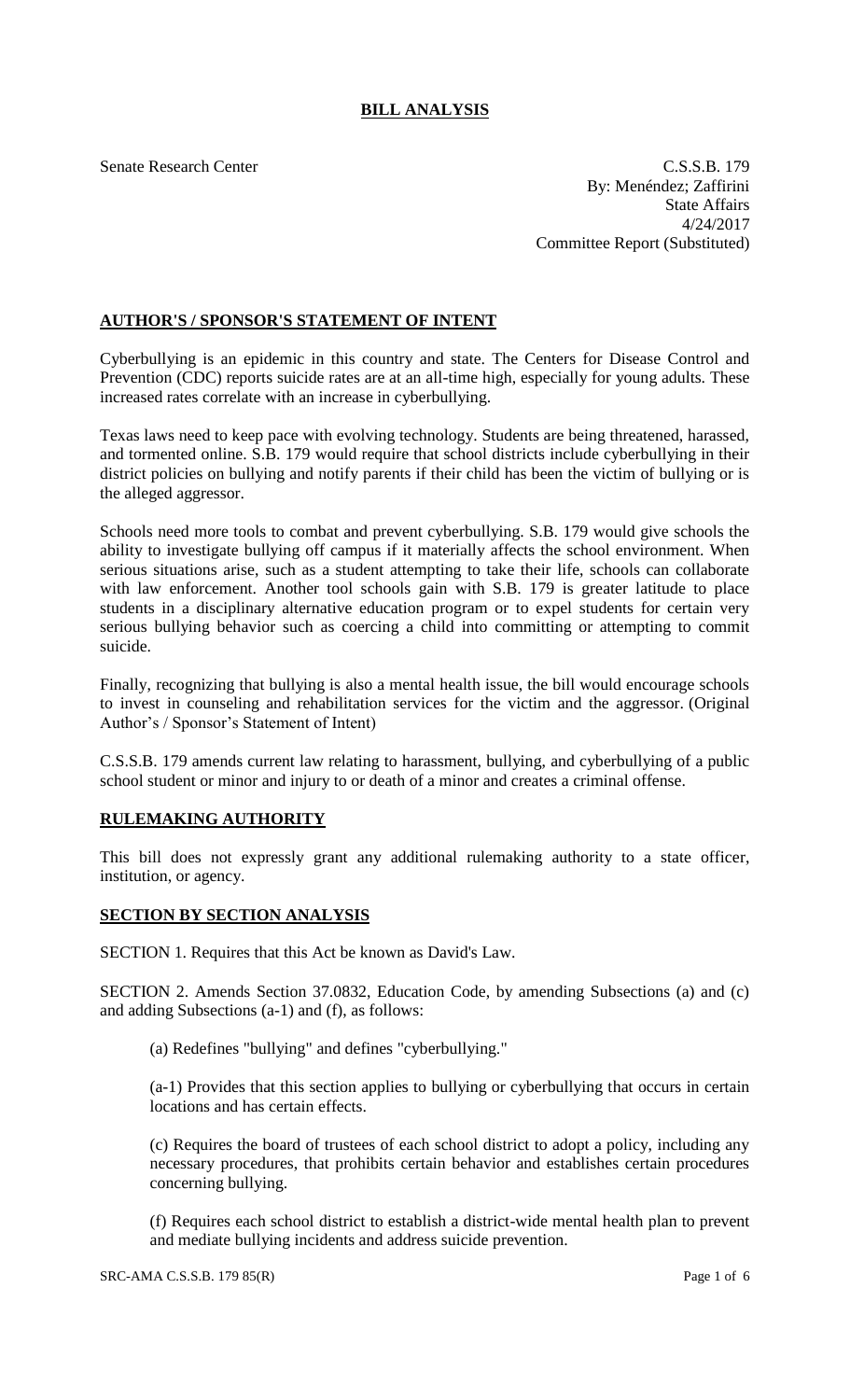SECTION 3. Amends Subchapter A, Chapter 37, Education Code, by adding Section 37.0052, as follows:

Sec. 37.0052. PLACEMENT OR EXPULSION OF STUDENTS WHO HAVE ENGAGED IN CERTAIN BULLYING BEHAVIOR. (a) Defines "bullying" and "intimate visual material."

(b) Provides that a student may be removed from class and placed in a disciplinary alternative education program as provided by Section 37.008 (Disciplinary Alternative Education Programs) or expelled under certain circumstances.

(c) Provides that nothing in this section exempts a school from reporting a finding of intimate visual material of a minor.

SECTION 4. Amends Subchapter A, Chapter 37, Education Code, by adding Section 37.0151, as follows:

Sec. 37.0151. REPORT TO LOCAL LAW ENFORCEMENT REGARDING CERTAIN CONDUCT CONSTITUTING HARASSMENT; LIABILITY. (a) Requires the principal of certain schools, or a person designated by the principal, to make a report to any school district police department, if applicable, or the police department of the municipality in which the school is located or, if the school is not in a municipality, the sheriff of the county in which the school is located if, after an investigation is completed, the principal has reasonable grounds to believe that a student engaged in conduct that constitutes an offense under Section 22.081, Penal Code.

(b) Requires a person who makes a report to include the name and address of each student the person believes may have participated in the conduct.

(c) Authorizes the principal of certain schools to designate a school employee, other than a school counselor, who is under the supervision of the principal to make the report.

(d) Exempts a person who is not a school employee but is employed by an entity that contracts with a district or school to use school property from the requirement of making a report under this section and prohibit that person from being designated by the principal of certain schools to make a report. Provides that a person who voluntarily makes a report under this section is immune from civil or criminal liability.

(e) Provides that a person who takes any action under this section is immune from civil or criminal liability or disciplinary action resulting from that action.

(f) Provides that this section, notwithstanding any other law, does not create a civil, criminal, or administrative cause of action or liability or create a standard of care, obligation, or duty that provides a basis for a cause of action for an act under this section.

(g) Provides that a school district and school personnel and school volunteers are immune from suit resulting from an act under this section, including an act under related policies and procedures.

(h) Provides that an act by school personnel or a school volunteer under this section, including an act under related policies and procedures, is the exercise of judgment or discretion on the part of the school personnel or school volunteer and is not considered to be a ministerial act for purposes of liability of the school district or the district's employees.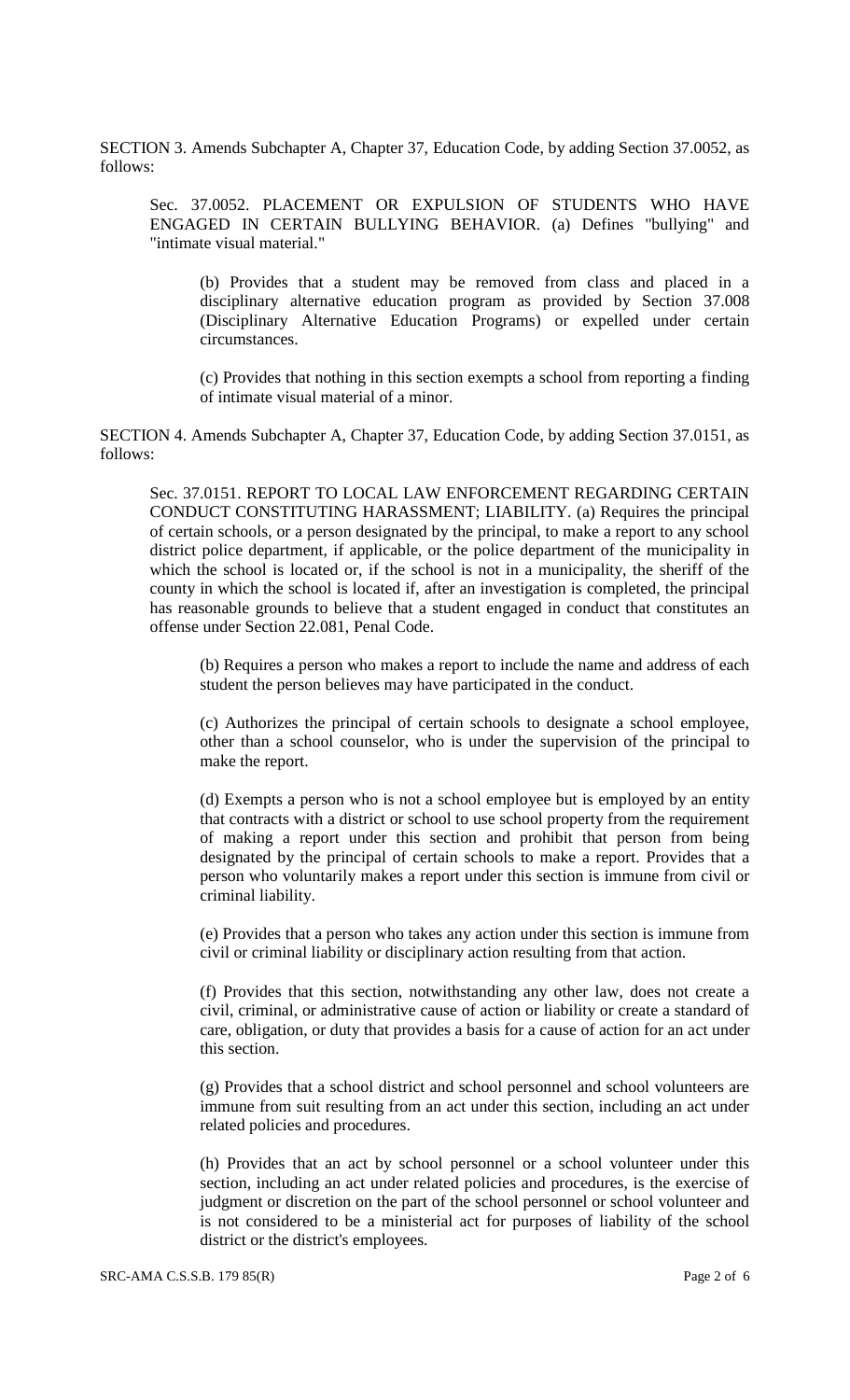SECTION 5. Amends Sections 37.218(a)(1) and (2), Education Code, to redefine "bullying" and "cyberbullying."

SECTION 6. Amends Section 12.104(b), Education Code, as follows:

(b) Provides that an open-enrollment charter school is subject to certain policies and procedures, including bullying prevention policies and procedures under Section 37.0832, the right of a school under Section 37.0052 to place a student who has engaged in certain bullying behavior in a disciplinary alternative education program or to expel the student, and the requirement under Section 37.0151 to report to local law enforcement certain conduct constituting harassment. Makes nonsubstantive changes.

SECTION 7. Amends Section 33.006, Education Code, by amending Subsection (b) and adding Subsection (c), as follows:

(b) Requires that the school counselor, in addition to a school counselor's responsibility under Subsection (a) (relating to the primary responsibilities of a school counselor), perform certain functions, including serving as an impartial, nonreporting conciliator for interpersonal conflicts and discord involving two or more students arising out of accusations of bullying under Section 37.0832 (Bullying Prevention Policies and Procedures).

(c) Provides that nothing in Subsection (b)(7) (relating to interpersonal conflicts involving two or more students arising out of accusations of bullying) exempts a school counselor from any mandatory reporting requirements imposed by other provisions of law.

SECTION 8. Amends Title 6, Civil Practice and Remedies Code, by adding Chapter 129A, as follows:

#### CHAPTER 129A. RELIEF FOR BULLYING OF CHILD

Sec. 129A.001. DEFINITIONS. Defines "bullying communication," "claimant," "communicator," "electronic communication," "intimate visual material," and "recipient."

Sec. 129A.002. ACTIONABLE BULLYING. Provides that a person engages in actionable bullying for the purposes of this chapter if the person directs bullying communication towards a single recipient who, at the time of the communication, is younger than 18 years of age.

Sec. 129A.003. LIABILITY. Provides that a defendant is liable to a claimant under this chapter if the claimant shows that the defendant engaged in actionable bullying directed toward the recipient that proximately caused harm to the recipient.

Sec. 129A.004. DAMAGES. Authorizes a claimant who prevails in a suit to recover actual damages for all physical, mental, or emotional injury proximately caused by the actionable bullying that is the subject of the suit. Authorizes the claimant to recover actual damages for mental anguish in an amount not to exceed \$5,000 in a suit brought under this chapter, regardless of the number of defendants named in the suit. Prohibits total damages under this section from exceeding \$25,000 in a suit brought under this chapter, regardless of the number of defendants named in the suit.

Sec. 129A.005. PARENTAL RESPONSIBILITY. (a) Provides that a parent of or person standing in parental relation to a child who engages in actionable bullying directed toward the recipient is liable to the claimant for the lesser of certain amounts.

(b) Provides that it is an affirmative defense to liability under this chapter that a parent or person standing in parental relation took reasonable actions to supervise a communicator's use of the means employed by the communicator to direct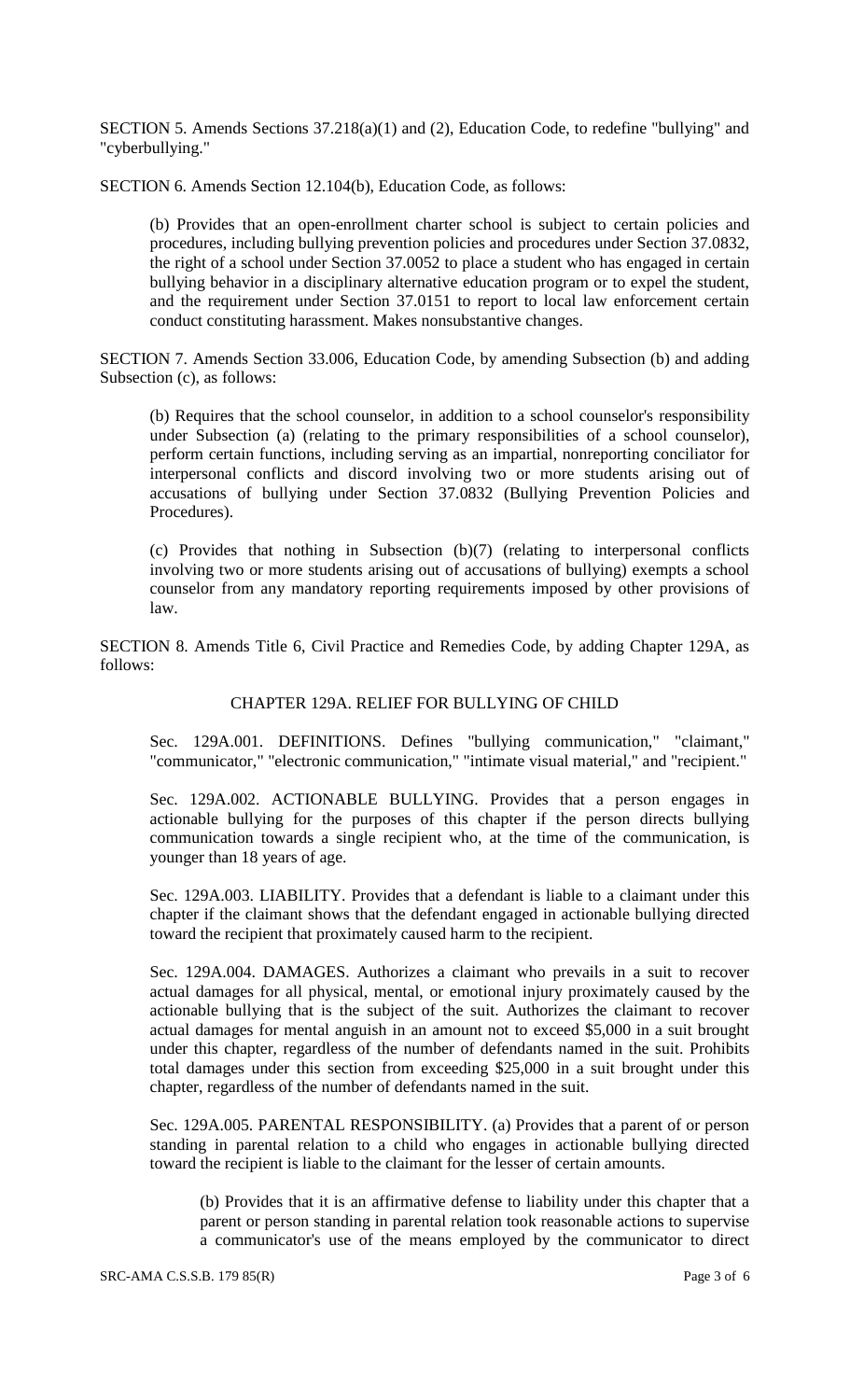bullying communication to a recipient and either did not know about the bullying communication or, if the parent or person standing in parental relation knew about the bullying communication, took reasonable actions to cause the communicator to cease sending bullying communications.

Sec. 129A.006. INJUNCTIVE RELIEF. (a) Authorizes a recipient of bullying communication who is younger than 18 years of age at the time the communication is received or a parent of or person standing in parental relation to the recipient to seek injunctive relief under this chapter against the individual who sent the bullying communication or, if the communicator is younger than 18 years of age, against a parent of or person standing in parental relation to the communicator.

(b) Authorizes a court to issue a temporary restraining order, temporary injunction, or permanent injunction appropriate under the circumstances to prevent any further bullying communication, including certain orders or injunctions.

(c) Provides that a plaintiff in an action for injunctive relief brought under this section is entitled to a temporary restraining order on showing that the plaintiff is likely to succeed in establishing that the communicator sent bullying communication to the recipient. Provides that the plaintiff is not required to plead or prove that, before notice can be served and a hearing can be held, immediate and irreparable injury, loss, or damage is likely to result from past or future bullying communication by the communicator to the recipient.

(d) Provides that a plaintiff is entitled to a temporary or permanent injunction under this section on showing that the communicator sent bullying communication to the recipient.

(e) Authorizes a court granting a temporary restraining order or temporary injunction under this section to, on motion of either party or sua sponte, order the preservation of any relevant electronic communication. Provides that the temporary restraining order or temporary injunction is not required to define the injury or state why it is irreparable, state why the order was granted without notice, or include an order setting the cause for trial on the merits with respect to the ultimate relief requested.

Sec. 129A.007. PROMULGATION OF FORMS. (a) Requires the Texas Supreme Court (supreme court), as the supreme court finds appropriate, to promulgate forms for use as an application for initial injunctive relief by individuals representing themselves in suits involving bullying communication and instructions for the proper use of each form or set of forms.

(b) Requires the forms and instructions to be written in language that is easily understood by the general public, be made readily available to the general public in the manner prescribed by the supreme court, and be translated into the Spanish language.

(c) Requires the Spanish language translation of a form to state certain information or be incorporated into the English language version of the form in a manner that is understandable to both the court and members of the general public.

(d) Requires each form and its instructions to clearly and conspicuously state that the form is not a substitute for the advice of an attorney.

(e) Requires the Texas attorney general and the clerk of the court to make the form available free of charge.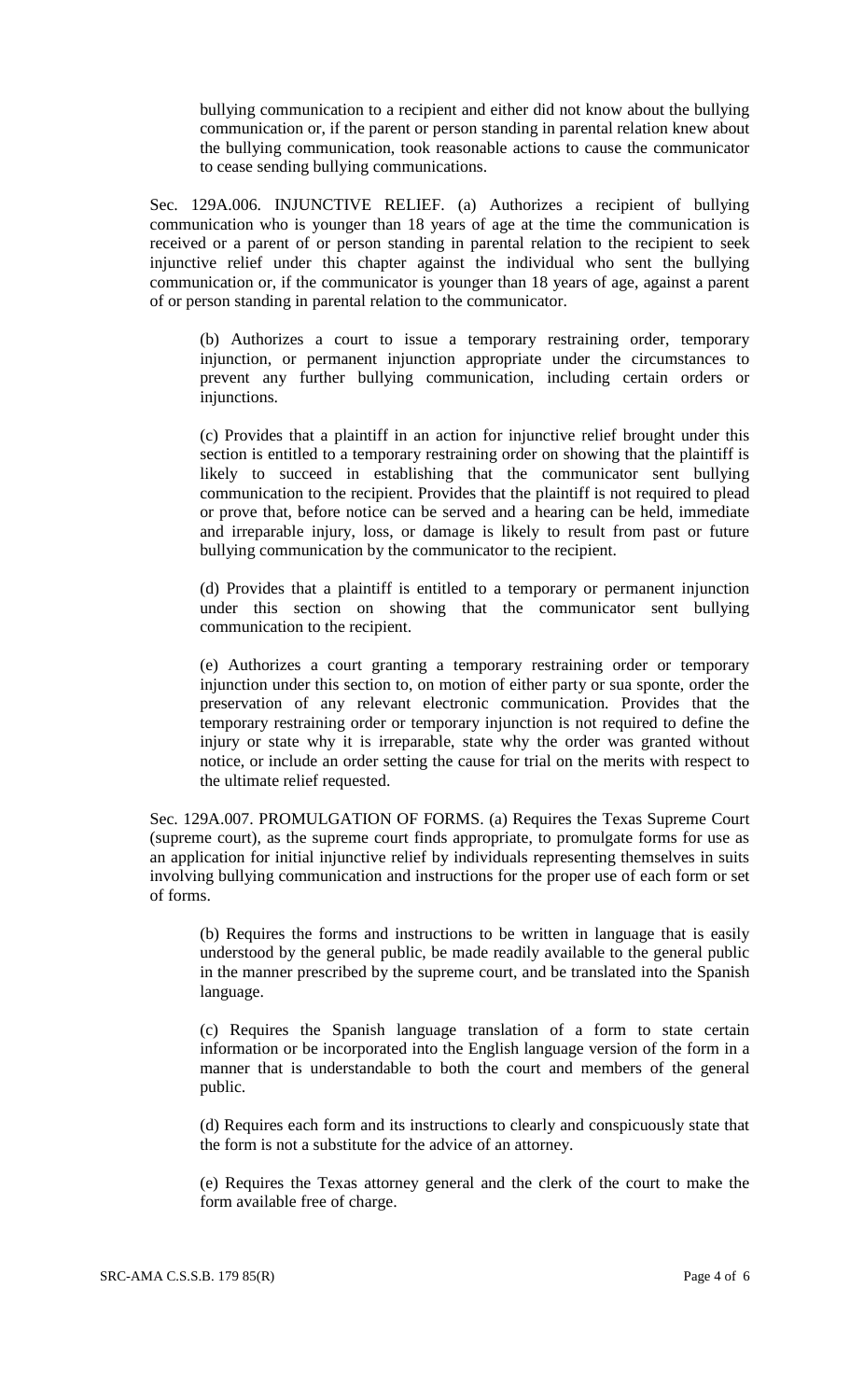(f) Requires a court to accept a form promulgated by the supreme court under this section unless the form has been completed in a manner that causes a substantive defect that cannot be cured.

Sec. 129A.008. ATTORNEY'S FEES AND COSTS. Authorizes the court, in proceeding under this chapter, to award any claimant or defendant costs and reasonable and necessary attorney's fees as are equitable and just. Prohibits the amount awarded to any party under this section for attorney's fees from exceeding \$5,000.

Sec. 129A.009. INAPPLICABILITY. (a) Prohibits an action filed under this chapter from being joined with an action filed under Title 1 (The Marriage Relationship), 4 (Protective Orders and Family Violence), or 5 (The Parent-Child Relationship and the Suit Affecting the Parent-Child Relationship), Family Code.

(b) Provides that Chapter 27 (Actions Involving the Exercise of Certain Constitutional Rights) does not apply to an action under this chapter.

Sec. 129A.010. CERTAIN CONDUCT EXCEPTED. Provides that this chapter does not apply to a claim brought against an interactive computer service, as defined by 47 U.S.C. Section 230, for bullying communication.

SECTION 9. Amends Chapter 22, Penal Code, by adding Section 22.081, as follows:

Sec. 22.081. HARASSMENT OF CHILD TO CAUSE SUICIDE OR SERIOUS BODILY INJURY. (a) Defines "child."

(b) Provides that a person commits an offense if the person directs multiple written, oral, or electronic communication toward a child in a manner that is reasonably likely to harass, annoy, alarm, abuse, torment, embarrass, or offend the child, with the intent that the child commit suicide or engage in conduct causing serious bodily injury to the child.

(c) Provides that an offense under this section is a Class B misdemeanor, except that the offense is a Class A misdemeanor if it is shown on the trial of the offense that the actor acted in concert with another person to engage in the conduct described in this section with respect to the same victim or has been previously convicted of an offense under this section; or the actor's conduct causes the child to commit suicide or causes the child to attempt to commit suicide and that attempt results in serious bodily injury to the child.

(d) Provides that for the purposes of Subsection  $(c)(1)(B)$  (relating to an offense being a Class A misdemeanor if it is shown at trial that the actor has been previously convicted of an offense under this section), a defendant has been previously convicted under this section if the defendant was adjusted guilty of the offense or entered a plea of guilty or nolo contendere in return for a grant of deferred adjudication community supervision, regardless of whether the sentence for the offense was ever imposed or whether the sentence was probated and the defendant was subsequently discharged from deferred adjudication community supervision.

(e) Authorizes a person who is subject to prosecution under both this section and another law to be prosecuted under either or both this section and the other law.

SECTION 10. Repealer: Section 37.0832(b) (relating to the requirements needed for conduct to be considered bullying), Education Code.

SECTION 11. Makes application of Chapter 129A, Civil Practice and Remedies Code, as added by this Act, prospective.

SECTION 12. Makes application of this Act prospective.

 $SRC-AMA C.S.S.B. 179 85(R)$  Page 5 of 6